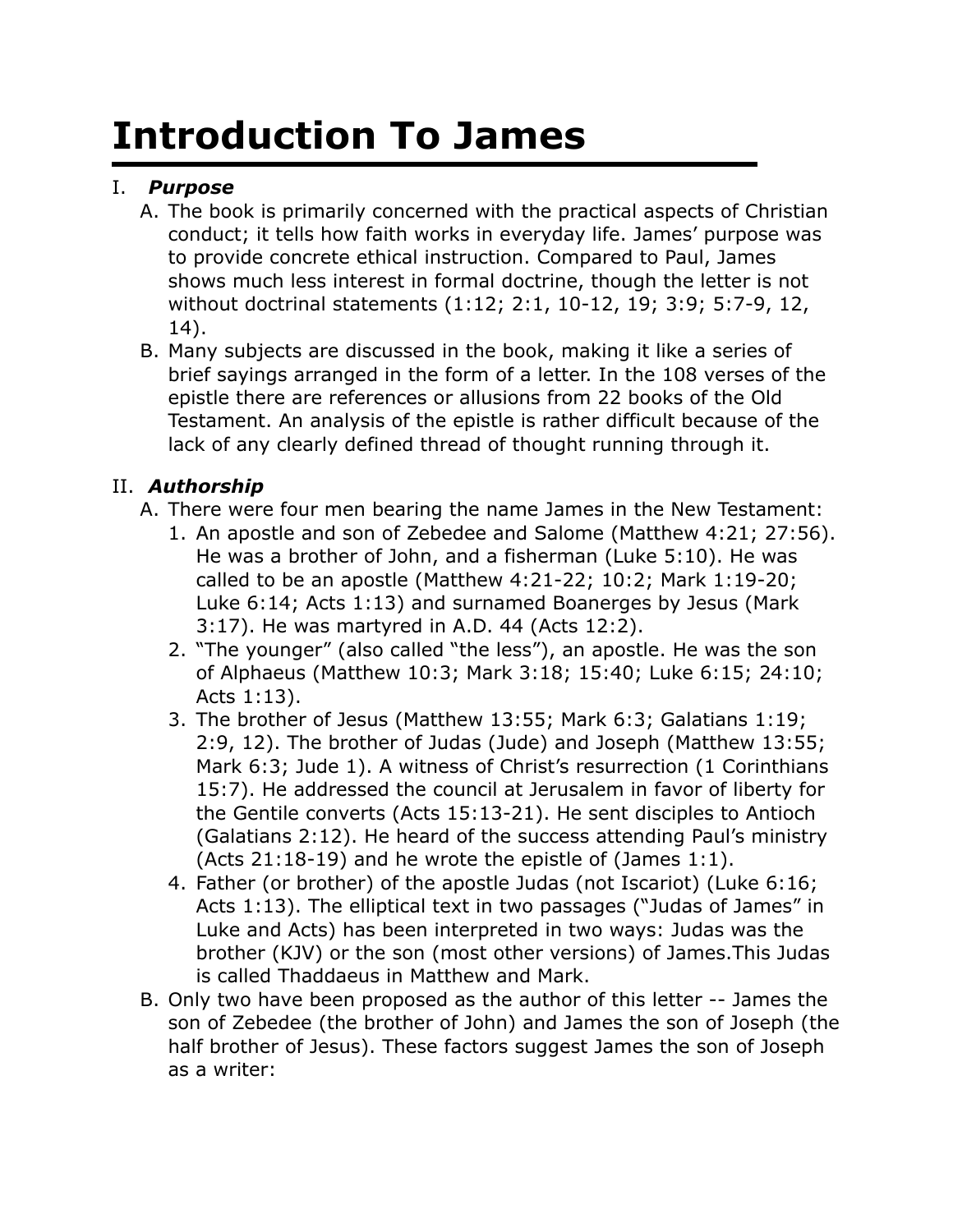- 1. We know that he emerged as a leader of the early Christians, while we have no such evidence on the other James.
- 2. The external evidence supports James the son of Joseph.
- 3. If James, the son of Zebedee had written the letter, both prominent Jameses being alive at the time, he would have had to specify which one he was. The fact that no such identification appears suggests that the first James is dead and the second, James, the son of Joseph, now appears as a church leader.
- 4. James, the son of Zebedee died quite early (approximately A.D. 44), as far as we know before any Christian literature had been produced. For someone to call himself "James" without any other designation would be tantamount to identifying himself with James, leader of the Jerusalem church.
- 5. According to Hegesippus (c. A.D. 180), James' faithful adherence to the Jewish law and his austere lifestyle led to the designation "the just." It seems clear that he suffered martyrdom; Josephus places his death in the year 61 when there was a Jewish uprising after the death of Festus the procurator and before his successor had been appointed.
- C. This means the letter either belongs to the James we know or to someone who is writing in his name. The idea of an unknown James is extremely unlikely, even though James was a common name, because another James would have designated himself more clearly than this.
- D. The letter was not readily received into the collection of writings considered as authoritative scripture. It was rejected by some as late as the time of Eusebius (c. A.D. 265–340). Few early Christian writers refer to it. It was accepted in the West later than the East.
	- 1. Such negative evidence could be taken as a basis for doubting the authority of the book, were it not that, after a period of questioning, the churches finally granted unanimous recognition to it as canonical. Furthermore, there are reasonable explanations for the late acceptance of the letter. Eusebius himself explained that denials of the book's canonicity came not because of any fault in the book itself, but merely because it had not been widely used.
		- a) Late and incomplete attestation could mean the letter is late and nonapostolic, or there could be another explanation. There is a tendency since the Reformation to regard the doctrine of the major epistles of Paul as "mainline" and to regard James' doctrine as a variant or sideline on the faith.
			- (1) For this reason, and since James is mainly ethical rather than doctrinal, it is somewhat neglected now among established scholarship.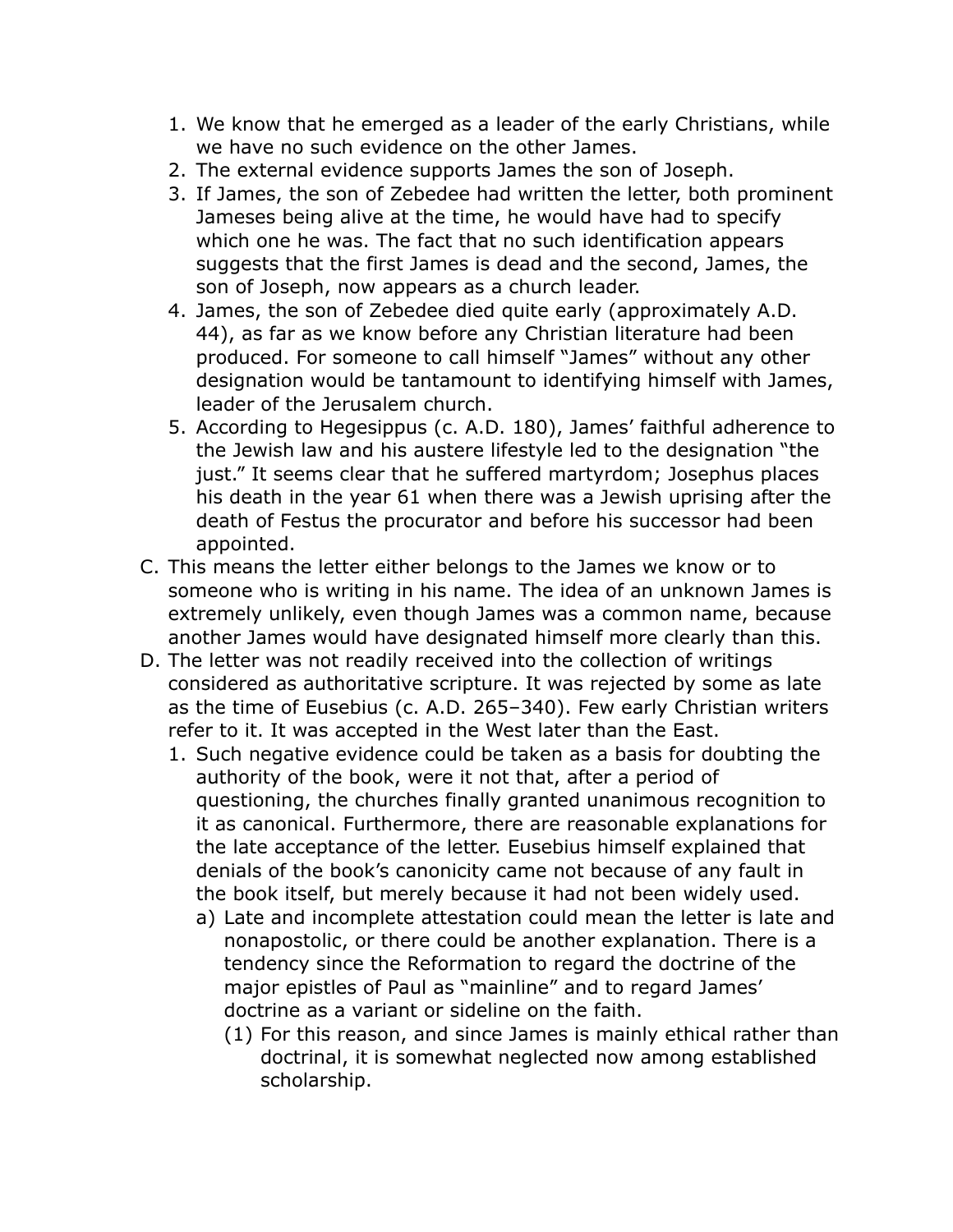- (2) It is at least possible that some of the reasons for modern neglect fostered a similar neglect in ancient times.
- (3) Especially, if James was written to Jewish Christians who were soon to become a minority group within the church. Then it could easily have been neglected in the ancient church as it is in the modern church.
- b) Other reasons why this condition existed include its brevity, the question of James's identity, the fact that it was not written by one of the twelve apostles and its general address (sent to no specific person or church).
- 2. However, in due time, such authorities as Eusebius and Jerome (c. A.D. 340–420) placed their stamp of approval on the book, and the Council of Carthage (A.D. 397) recognized its canonicity. Ultimately, churches everywhere were reading it as authoritative scripture.

## III. *Date*

- A. If the letter is pseudonymous, it could have been written at any time. Those who hold to pseudonymous authorship often opt for a date around 100-125. However, the letter is intensely Jewish:
	- 1. Christian worship is still called the synagogue (2:2).
	- 2. God is called Lord of sabaoth (5:4).
	- 3. The author shows concern for orphans and widows (1:27).
	- 4. The poor are favored over the rich (2:1-3, 5:1-6).
	- 5. There are Old Testament examples (Job, Elijah).
	- 6. James' denunciatory tone is reminiscent of the Old Testament prophets (5:1-6).
- B. If James is pseudonymous and late, it must originate from a Jewish splinter sect like the Ebionites. If so, how did it get into the regular canon?
- C. The alternate view is that the letter originated early, while Jews were the predominant Christians.
	- 1. James is so Jewish that some have even thought it was a Jewish pre-Christian work, edited lightly to make it Christian. The editing would be the addition of the name of Jesus in 1:1 and 2:1.
	- 2. However, this idea will not hold water because of the Christian contents of the letter generally: i.e., the faith and works section (2:14-26) and especially the reminiscences of Jesus' own public teaching (see below).
- D. The best setting for the work seems to be the early days of the church in Palestine, before the Gentile issue became a greater concern (i.e. in the early or middle 40's).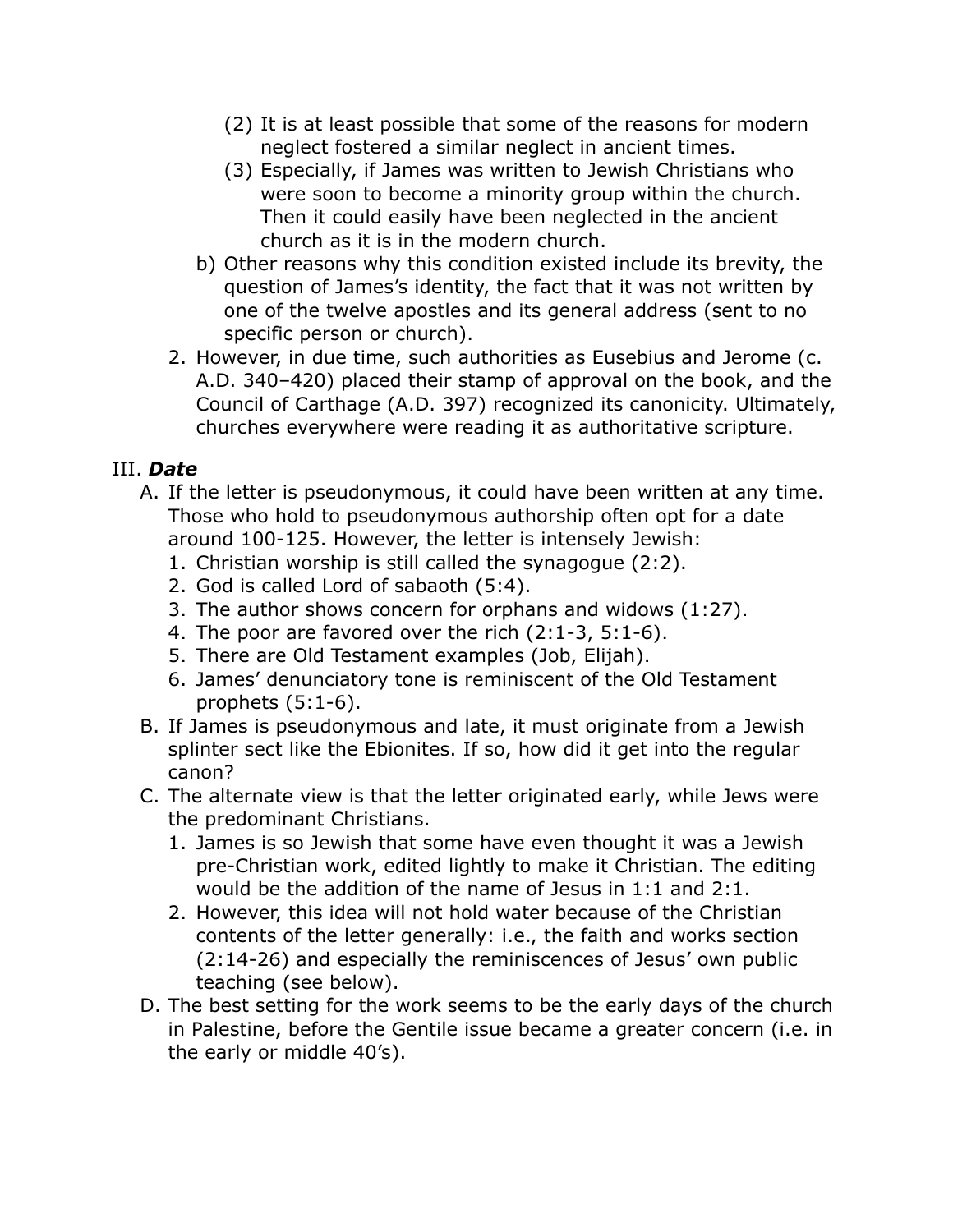## IV. *Language*

- A. James is written in better Greek than many of the New Testament writings, leading some to believe that a Palestinian peasant could not have produced it. However, Galilee was the most bilingual part of Palestine in the first century. It was referred to as "Galilee of the nations" in Isaiah 9:1 and it is quite likely that anyone raised there would be bilingual.
- B. Anytime these types of arguments are brought forth, one must remember that we know nothing about James' education, and we do not know if James used a scribe. Most of the arguments about the Greek language are purely speculative.

#### V. *Addressees*

- A. We have already discussed and dismissed the idea that the addressees were pre-Christian Jews, and that the letter we have is a Christian editing of that work. Some have suggested, however, that James is written to Jews who are not yet Christians. This idea will not work either, since there is no proclamation of the gospel and a church situation is presupposed (e.g., elders laying hands on the sick).
- B. James, 1 and 2 Peter, 1, 2, and 3 John, are Jude were called by the early church the "General," "Universal," or "Catholic" epistles because their addressees (with the exceptions of 2 and 3 John) were not limited to a single locality.
- C. The main question is whether James is addressed to Jewish Christians or to all Christians. In other words, when the author addresses the letter to the "Twelve tribes in the Dispersion" (1:1), is he speaking figuratively or literally?
- D. Although there is much difference of opinion, the general conclusion is that the letter was originally a Jewish Christian letter written to other Jewish Christians. This helps explain the Jewishness of thought and tone, coupled with the fact that it seems to have lain outside the more "mainstream" epistles for some years.
	- 1. The geographical location of these Jewish Christians is not specifically identified. They are merely described as "scattered abroad" (1:1), which means they were not centered in one locality.
	- 2. Possibly they were Christians who were forced to leave Jerusalem during the persecution that followed Stephen's death.
	- 3. These Jewish Christians spread out over Judea and Samaria (Acts 8:1) and even as far as Phoenicia, Cyprus and Syrian Antioch (Acts 11:19).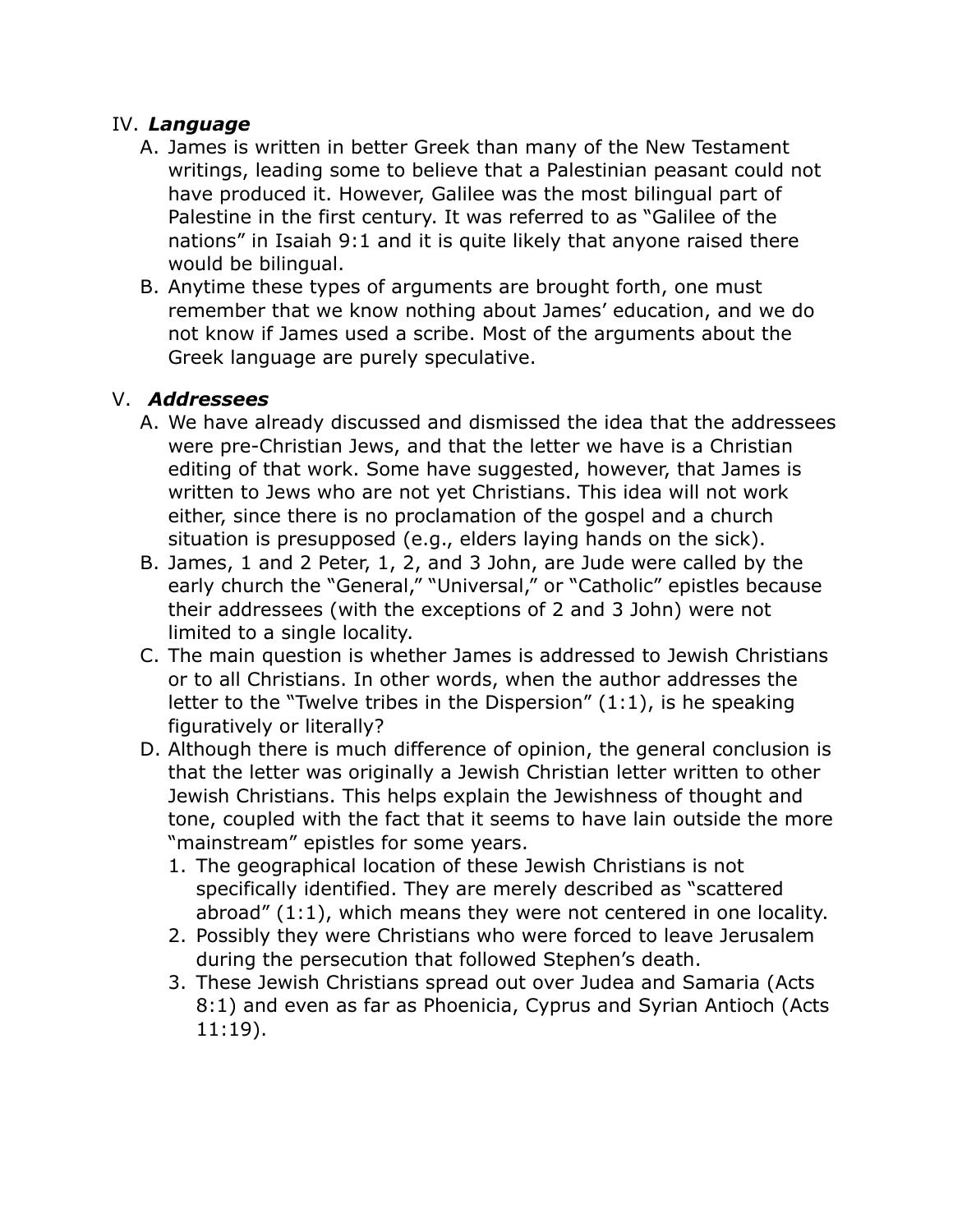#### VI. *The Relation Of James To Jesus' Teaching*

A. There are very clear echoes of Jesus' teaching, especially in the Sermon on the Mount, in James:

| 1.1:2         | Joy in the midst of trials    | Matthew 5:11-12  |
|---------------|-------------------------------|------------------|
| 2.1:4         | Exhortation to perfection     | Matthew 5:48     |
| 3.1:5         | Asking for good gifts         | Matthew 7:7      |
| $4.1:6-8$     | Praying without doubt         | Matthew 21:20-22 |
| $5.1:9-10$    | Humble exalted and vice versa | Luke 18:14       |
| 6.1:20        | Warnings against anger        | Matthew 5:22     |
| 7.1:22        | Hearers and doers of the word | Matthew 7:24     |
| 8. 1:26       | Control of the tongue         | Matthew 12:36    |
| 9.2:8         | Love of neighbor as self      | Matthew 12:31    |
| 10.2:10       | The whole law to be kept      | Matthew 5:19     |
| 11.2:13       | The blessings of mercifulness | Matthew 5:7      |
| $12.3:1 - 12$ | Control of the tongue         | Matthew 12:36    |
| 13.3:18       | The blessings of peacemakers  | Matthew 5:9      |
| 14.4:4        | Friendship of the world       | Matthew 6:24     |
| 15.4:10       | The blessings of the humble   | Matthew 5:5      |
| 16.4:11-12    | Do not judge another          | Matthew 7:1      |
| $17.5:2-6$    | Moth and rust spoiling riches | Matthew 6:19     |
| 18.5:9        | The divine Judge at the door  | Matthew 24:33    |
| 19.5:10       | The prophets as examples      | Matthew 5:12     |
| 20.5:12       | Forbid the use of oaths       | Matthew 5:33-37  |
|               |                               |                  |

B. An interesting point is that these clear echoes do not seem to be direct quotations from the written gospels. They are more likely personal remembrances of Jesus' words, or at least remembrances of His word reported orally in the earliest days of the church. This would give support to an early date and to authorship by James the Lord's brother.

## VII.*The Relation Of James To Paul's Teaching*

- A. Doctrinally, both Paul and James are making the same point in different ways. Paul does not teach the "faith only" doctrine James argues against (i.e. faith without any display of belief in action). Note Romans 1:5: "obedience to the faith" and 2:9-10: "Tribulation and anguish, upon every soul of man that doeth evil,… But glory, honour, and peace, to every man that worketh good, to the Jew first, and also to the Gentile."
- B. For Paul, faith includes works. One is saved by "active faith" alone. James operates on a minimal definition of faith (i.e. belief in God's existence). That kind of faith, which even demonic spirits hold, will not save.